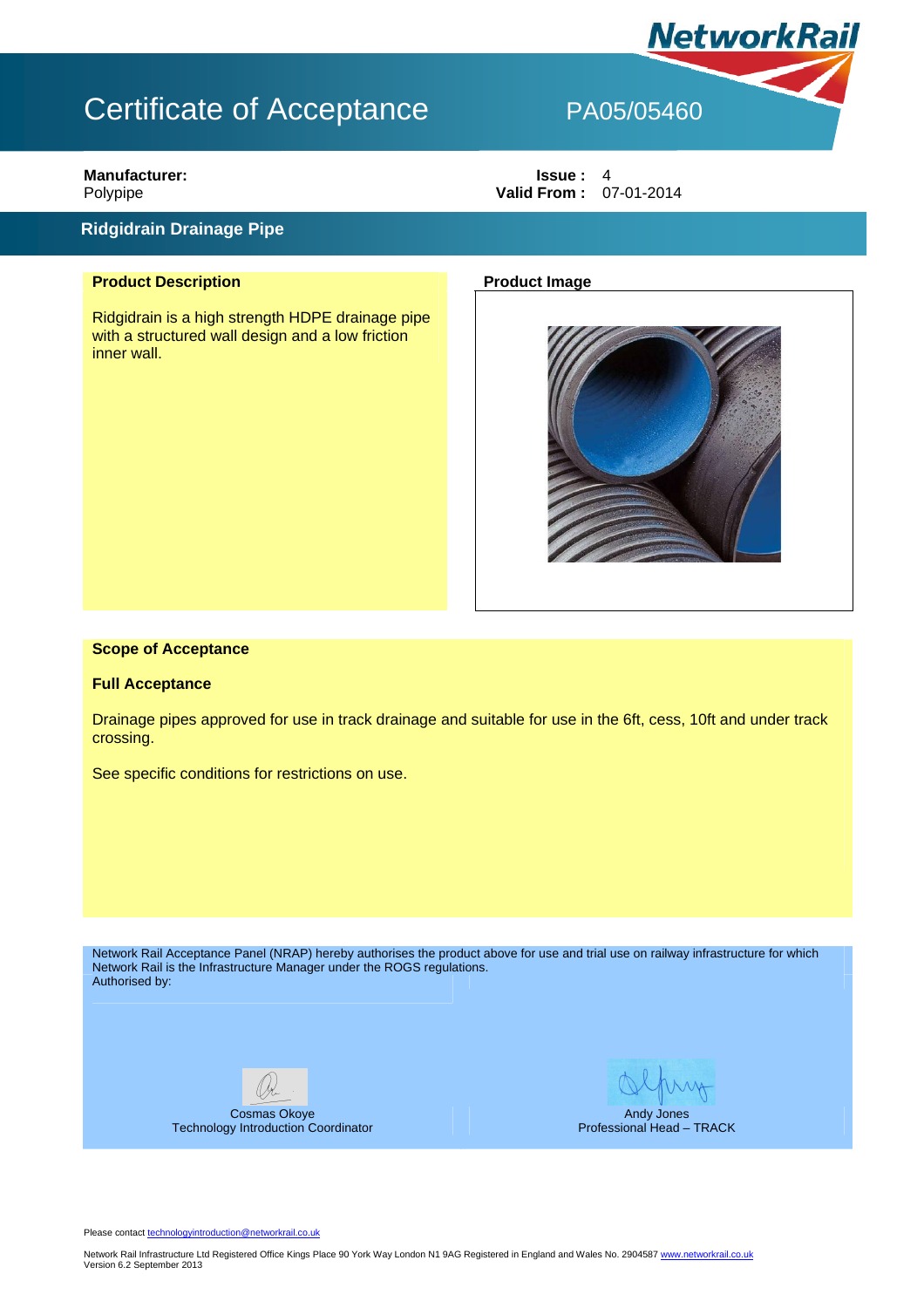**NetworkRail** 

**Manufacturer:** Issue : 4 Polypipe **Valid From :** 07-01-2014

# **Specific Conditions**

*The following Conditions are specific to the approved product/s contained within this Certificate. These conditions must be adhered to in addition to the Network Rail General Conditions contained within the "General Terms and Conditions" section. Failure to adhere to these conditions may result in the withdrawal or suspension of Acceptance of some, or all of the items contained within the accepted configuration.* 

### **Manufacturer**

1) These products hold accreditation from the BBA for surface water drainage applications under certificate number 00/3678 and also HAPAS for highways drainage applications under certificate number 02/H068. The products must conform to the characteristics specified in this accreditation.

### **User**

- 1) The user/ designer must follow the manufacturer's instructions in the application/installation of this product on Network Rail infrastructure.
- 2) Maximum recommended pipe size to be used in 6ft is 450mm
- 3) 600mm pipes restricted to the cess and away from the dynamic loading from trains generated at the sleeper ends. Must not be used in 6ft situation due to the physical size of the pipes.
- 4) Pipes used as under track crossing must be installed with 900mm cover to crown and a maximum diameter of 375mm

## **Product Configuration**

### **System or Complete Assembly**

| Part No.           | <b>Description</b>               | <b>Catalogue No.</b> |
|--------------------|----------------------------------|----------------------|
|                    |                                  |                      |
| BRD100X11.25       | 100mm x 11.25deg Ridgidrain Bend | 057/100446           |
| <b>BRD100X22.5</b> | 100mm x 22.50deg Ridgidrain Bend | 057/100447           |
| <b>BRD100X45</b>   | 100mm x 45.00deg Ridgidrain Bend | 057/100448           |
| <b>BRD100X87.5</b> | 100mm x 87.50deg Ridgidrain Bend | 057/100449           |
| <b>BRD150X15</b>   | 150mm x 15.00deg Ridgidrain Bend | 057/100450           |
| <b>BRD150X30</b>   | 150mm x 30.00deg Ridgidrain Bend | 057/100451           |
| <b>BRD150X45</b>   | 150mm x 45.00deg Ridgidrain Bend | 057/100452           |
| <b>BRD150X87.5</b> | 150mm x 87.50deg Ridgidrain Bend | 057/100453           |
| BRD225X11.25       | 225mm x 11.25deg Ridgidrain Bend | 057/100454           |
| <b>BRD225X22.5</b> | 225mm x 22.50deg Ridgidrain Bend | 057/100455           |
| <b>BRD225X45</b>   | 225mm x 45.00deg Ridgidrain Bend | 057/100456           |
| <b>BRD225X90</b>   | 225mm x 90.00deg Ridgidrain Bend | 057/100457           |
| BRD300X11.25       | 300mm x 11.25deg Ridgidrain Bend | 057/100458           |
| <b>BRD300X22.5</b> | 300mm x 22.50deg Ridgidrain Bend | 057/100459           |
| <b>BRD300X45</b>   | 300mm x 45.00deg Ridgidrain Bend | 057/100460           |
| <b>BRD300X90</b>   | 300mm x 90.00deg Ridgidrain Bend | 057/100461           |
| BRD375X11.25       | 375mm x 11.25deg Ridgidrain Bend | 057/100462           |
| <b>BRD375X22.5</b> | 375mm x 22.50deg Ridgidrain Bend | 057/100463           |
| <b>BRD375X45</b>   | 375mm x 45.00deg Ridgidrain Bend | 057/100464           |
| <b>BRD375X90</b>   | 375mm x 90.00deg Ridgidrain Bend | 057/100465           |
| BRD450X11.25/1     | 450mm x 11.25deg Ridgidrain Bend | 057/100466           |
| BRD450X22.5/1      | 450mm x 22.50deg Ridgidrain Bend | 057/100467           |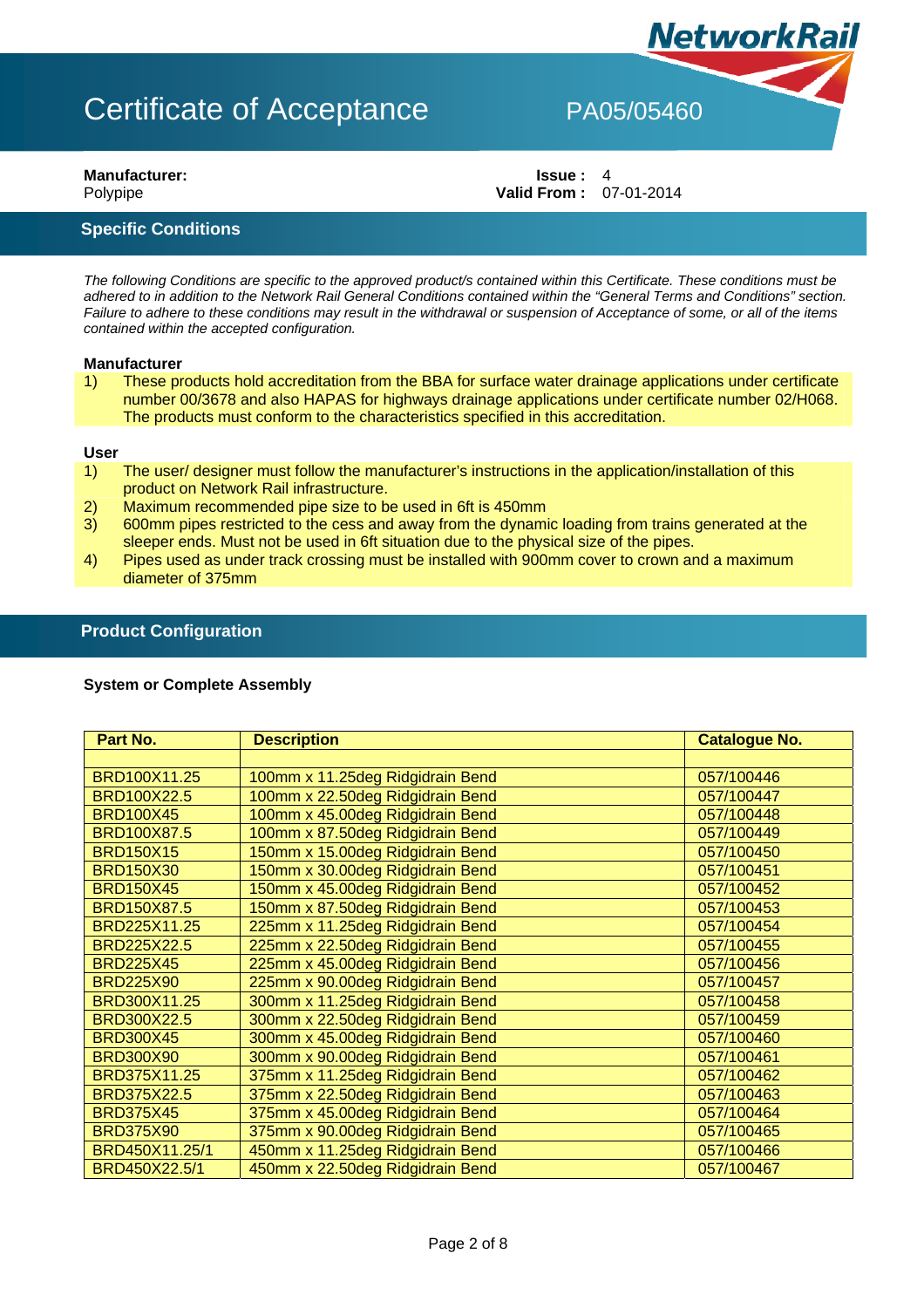**NetworkRail** 

**Manufacturer:**  $\qquad \qquad$  **Manufacturer:**  $\qquad \qquad$  **Issue :** 4 Polypipe **Valid From :** 07-01-2014

| Part No.                                                                        | <b>Description</b>                                                                                | <b>Catalogue No.</b> |  |
|---------------------------------------------------------------------------------|---------------------------------------------------------------------------------------------------|----------------------|--|
| <b>BRD450X45/1</b>                                                              | 450mm x 45.00deg Ridgidrain Bend                                                                  | 057/100468           |  |
| <b>BRD450X90/1</b>                                                              | 450mm x 90.00deg Ridgidrain Bend                                                                  | 057/100469           |  |
| BRD500X11.25/1                                                                  | 500mm x 11.25deg Ridgidrain Bend                                                                  | 057/100471           |  |
| BRD500X22.5/1                                                                   | 500mm x 22.50deg Ridgidrain Bend                                                                  | 057/100472           |  |
| <b>BRD500X45/1</b>                                                              | 500mm x 45.00deg Ridgidrain Bend                                                                  | 057/100473           |  |
| BRD500X90/1                                                                     | 500mm x 90.00deg Ridgidrain Bend                                                                  | 057/100474           |  |
| BRD600X11.25/1                                                                  | 600mm x 11.25deg Ridgidrain Bend                                                                  | 057/100475           |  |
| BRD600X22.5/1                                                                   | 600mm x 22.50deg Ridgidrain Bend                                                                  | 057/100476           |  |
| <b>BRD600X45/1</b>                                                              | 600mm x 45.00deg Ridgidrain Bend                                                                  | 057/100477           |  |
| <b>BRD600X90/1</b>                                                              | 600mm x 90.00deg Ridgidrain Bend                                                                  | 057/100478           |  |
|                                                                                 |                                                                                                   |                      |  |
| <b>ARD150100</b>                                                                | 150mm to 100mm Ridgidrain Reducer                                                                 | 057/100479           |  |
| ARD225150                                                                       | 225mm to 150mm Ridgidrain Reducer                                                                 | 057/100482           |  |
| ARD300100                                                                       | 300mm to 100mm Ridgidrain Reducer                                                                 | 057/100483           |  |
| ARD300150                                                                       | 300mm to 150mm Ridgidrain Reducer                                                                 | 057/100484           |  |
| ARD300225                                                                       | 300mm to 225mm Ridgidrain Reducer                                                                 | 057/100485           |  |
| ARD375150                                                                       | 375mm to 150mm Ridgidrain Reducer                                                                 | 057/100486           |  |
| ARD375225                                                                       | 375mm to 225mm Ridgidrain Reducer                                                                 | 057/100487           |  |
| ARD375300                                                                       | 375mm to 300mm Ridgidrain Reducer                                                                 | 057/100488           |  |
| ARD500225/1                                                                     | 500mm to 225mm Ridgidrain Reducer                                                                 | 057/100489           |  |
| ARD500375/1                                                                     | 500mm to 375mm Ridgidrain Reducer                                                                 | 057/101221           |  |
| ARD500400/1                                                                     | 500mm to 400mm Ridgidrain Reducer                                                                 | 057/101222           |  |
| ARD500450/1                                                                     | 500mm to 450mm Ridgidrain Reducer                                                                 | 057/101223           |  |
| ARD600100/1                                                                     | 600mm to 100mm Ridgidrain Reducer                                                                 | 057/101224           |  |
| ARD600150/1                                                                     | 600mm to 150mm Ridgidrain Reducer                                                                 | 057/101225           |  |
| ARD600225/1                                                                     | 600mm to 225mm Ridgidrain Reducer                                                                 | 057/101226           |  |
| ARD600300/1                                                                     | 600mm to 300mm Ridgidrain Reducer                                                                 | 057/101227           |  |
| ARD600375/1                                                                     | 600mm to 375mm Ridgidrain Reducer                                                                 | 057/101228           |  |
| ARD600450/1                                                                     | 600mm to 450mm Ridgidrain Reducer                                                                 | 057/101229           |  |
| ARD600500/1                                                                     | 600mm to 500mm Ridgidrain Reducer                                                                 | 057/101236           |  |
|                                                                                 |                                                                                                   |                      |  |
| <b>RD100X6PE/1</b><br>Drain, Carrier, Plain Ended 100mmx6m, Stiffness Class SN6 |                                                                                                   | 004/103210           |  |
|                                                                                 | Drain, Filter, Plain Ended 100mmx6m, Half Perforated,                                             | 004/103222           |  |
| RD100X6PEHP/1                                                                   | <b>Stiffness Class SN6</b>                                                                        |                      |  |
| <b>RD100X6PEP/1</b>                                                             | Drain, Filter, Plain Ended 100mmx6m, Perforated, Stiffness                                        | 004/103221           |  |
|                                                                                 | <b>Class SN6</b>                                                                                  |                      |  |
| <b>RD150X6PE/1</b>                                                              | Drain, Carrier, Plain Ended 150mmx6m, Stiffness Class SN6                                         |                      |  |
| RD150X6PEHP/1                                                                   | Drain, Filter, Plain Ended 150mmx6m, Half Perforated,                                             | 004/103224           |  |
|                                                                                 | <b>Stiffness Class SN6</b>                                                                        |                      |  |
| <b>RD150X6PEP/1</b>                                                             | Drain, Filter, Plain Ended 150mmx6m, Perforated, Stiffness                                        | 004/103223           |  |
|                                                                                 | <b>Class SN6</b>                                                                                  | 004/103212           |  |
|                                                                                 | Drain, Carrier, Plain Ended 225mmx6m, Stiffness Class SN6<br>RD225X6PE/1                          |                      |  |
| RD225X6PEHP/1                                                                   | Drain, Filter, Plain Ended 225mmx6m, Half Perforated,<br>004/103226<br><b>Stiffness Class SN6</b> |                      |  |
| RD225X6PEP/1                                                                    | Drain, Filter, Plain Ended 225mmx6m, Perforated, Stiffness<br>004/103225<br><b>Class SN6</b>      |                      |  |
| RD300X6PE/1                                                                     | Drain, Carrier, Plain Ended 300mmx6m, Stiffness Class SN6<br>004/103213<br>004/103228             |                      |  |
|                                                                                 | Drain, Filter, Plain Ended 300mmx6m, Half Perforated,                                             |                      |  |
| RD300X6PEHP/1                                                                   | <b>Stiffness Class SN6</b>                                                                        |                      |  |
| RD300X6PEP/1                                                                    | Drain, Filter, Plain Ended 300mmx6m, Perforated, Stiffness<br><b>Class SN6</b>                    | 004/103227           |  |
| RD375X6PE/1                                                                     | Drain, Carrier, Plain Ended 375mmx6m, Stiffness Class SN6                                         | 004/103214           |  |
|                                                                                 |                                                                                                   |                      |  |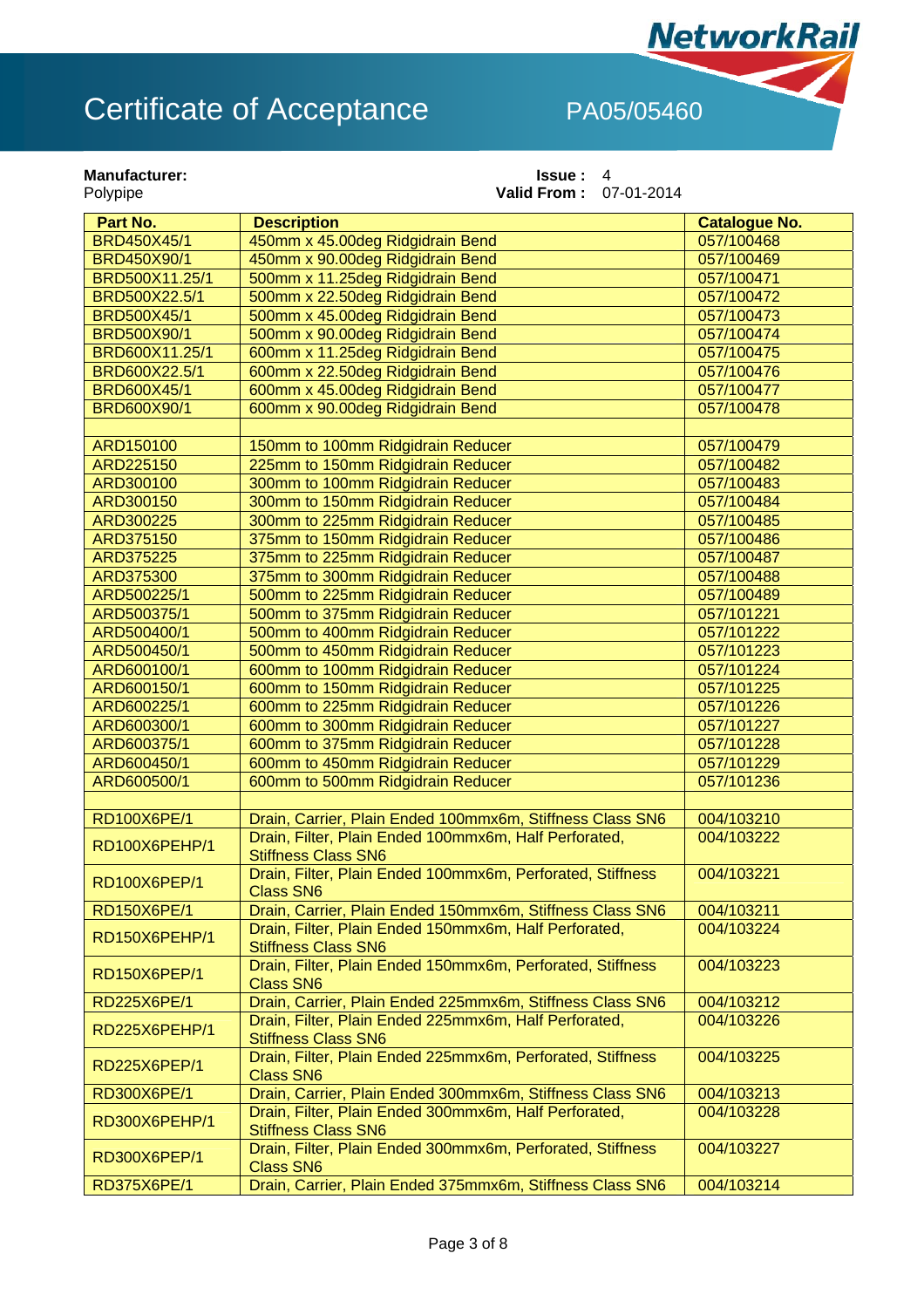**NetworkRail** 

**Manufacturer:**  $\qquad \qquad$  **Manufacturer:**  $\qquad \qquad$  **Issue :** 4

Polypipe **Valid From :** 07-01-2014

| Part No.            | <b>Description</b>                                                                                    | <b>Catalogue No.</b> |  |
|---------------------|-------------------------------------------------------------------------------------------------------|----------------------|--|
| RD375X6PEHP/1       | Drain, Filter, Plain Ended 375mmx6m, Half Perforated,<br><b>Stiffness Class SN6</b>                   | 004/103230           |  |
| RD375X6PEP/1        | Drain, Filter, Plain Ended 375mmx6m, Perforated, Stiffness<br>004/103229<br><b>Class SN6</b>          |                      |  |
| RD400X6PE/1         | Drain, Carrier, Plain Ended 400mmx6m, Stiffness Class SN6                                             | 057/100410           |  |
| RD400X6PEHP/1       | Drain, Filter, Plain Ended 400mmx6m, Half Perforated,<br><b>Stiffness Class SN6</b>                   | 057/100418           |  |
| RD400X6PEP/1        | Drain, Filter, Plain Ended 400mmx6m, Perforated, Stiffness<br><b>Class SN6</b>                        | 057/100414           |  |
| RD450X6PE/1         | Drain, Carrier, Plain Ended 450mmx6m, Stiffness Class SN6                                             | 057/100411           |  |
| RD450X6PEHP/1       | Drain, Filter, Plain Ended 450mmx6m, Half Perforated,<br><b>Stiffness Class SN6</b>                   | 057/100419           |  |
| RD450X6PEP/1        | Drain, Filter, Plain Ended 450mmx6m, Perforated, Stiffness<br><b>Class SN6</b>                        | 057/100415           |  |
| RD500X6PE/1         | Drain, Carrier, Plain Ended 500mmx6m, Stiffness Class SN6                                             | 057/100412           |  |
| RD500X6PEHP/1       | Drain, Filter, Plain Ended 500mmx6m, Half Perforated,<br><b>Stiffness Class SN6</b>                   | 057/100420           |  |
| <b>RD500X6PEP/1</b> | Drain, Filter, Plain Ended 500mmx6m, Perforated, Stiffness<br><b>Class SN6</b>                        | 057/100416           |  |
| RD600X6PE/1         | Drain, Carrier, Plain Ended 600mmx6m, Stiffness Class SN6                                             | 057/100413           |  |
| RD600X6PEHP/1       | Drain, Filter, Plain Ended 600mmx6m, Half Perforated,<br><b>Stiffness Class SN6</b><br>057/100421     |                      |  |
| RD600X6PEP/1        | Drain, Filter, Plain Ended 600mmx6m, Perforated, Stiffness<br><b>Class SN6</b>                        | 057/100417           |  |
|                     |                                                                                                       |                      |  |
| RD150X6/1           | Drain, Carrier, Integral Socket 150mmx6m, Stiffness Class<br>SN <sub>6</sub>                          | 057/101230           |  |
| RD150X6HP/1         | Drain, Filter, Integral Socket 150mmx6m, Half Perforated,<br><b>Stiffness Class SN6</b>               | 057/101231           |  |
| RD150X6P/1          | Drain, Filter, Integral Socket 150mmx6m, Perforated,<br><b>Stiffness Class SN6</b>                    | 057/101232           |  |
| RD225X6/1           | Drain, Carrier, Integral Socket 225mmx6m, Stiffness Class<br>SN <sub>6</sub>                          | 057/101233           |  |
| RD225X6HP/1         | Drain, Filter, Integral Socket 225mmx6m, Half Perforated,<br><b>Stiffness Class SN6</b>               | 057/101234           |  |
| RD225X6P/1          | Drain, Filter, Integral Socket 225mmx6m, Perforated,<br><b>Stiffness Class SN6</b>                    | 057/101235           |  |
| RD300X6/1           | Drain, Carrier, Integral Socket 300mmx6m, Stiffness Class<br>057/101236<br>SN <sub>6</sub>            |                      |  |
| RD300X6HP/1         | Drain, Filter, Integral Socket 300mmx6m, Half Perforated,<br>057/101237<br><b>Stiffness Class SN6</b> |                      |  |
| RD300X6P/1          | Drain, Filter, Integral Socket 300mmx6m, Perforated,<br><b>Stiffness Class SN6</b>                    | 057/101238           |  |
| RD400X6/1           | Drain, Carrier, Integral Socket 400mmx6m, Stiffness Class<br>SN <sub>6</sub>                          | 057/100422           |  |
| RD400X6HP/1         | Drain, Filter, Integral Socket 400mmx6m, Half Perforated,<br><b>Stiffness Class SN6</b><br>057/100430 |                      |  |
| RD400X6P/1          | Drain, Filter, Integral Socket 400mmx6m, Perforated,<br><b>Stiffness Class SN6</b>                    | 057/100426           |  |
| RD450X6/1           | Drain, Carrier, Integral Socket 450mmx6m, Stiffness Class<br>SN <sub>6</sub>                          | 057/100423           |  |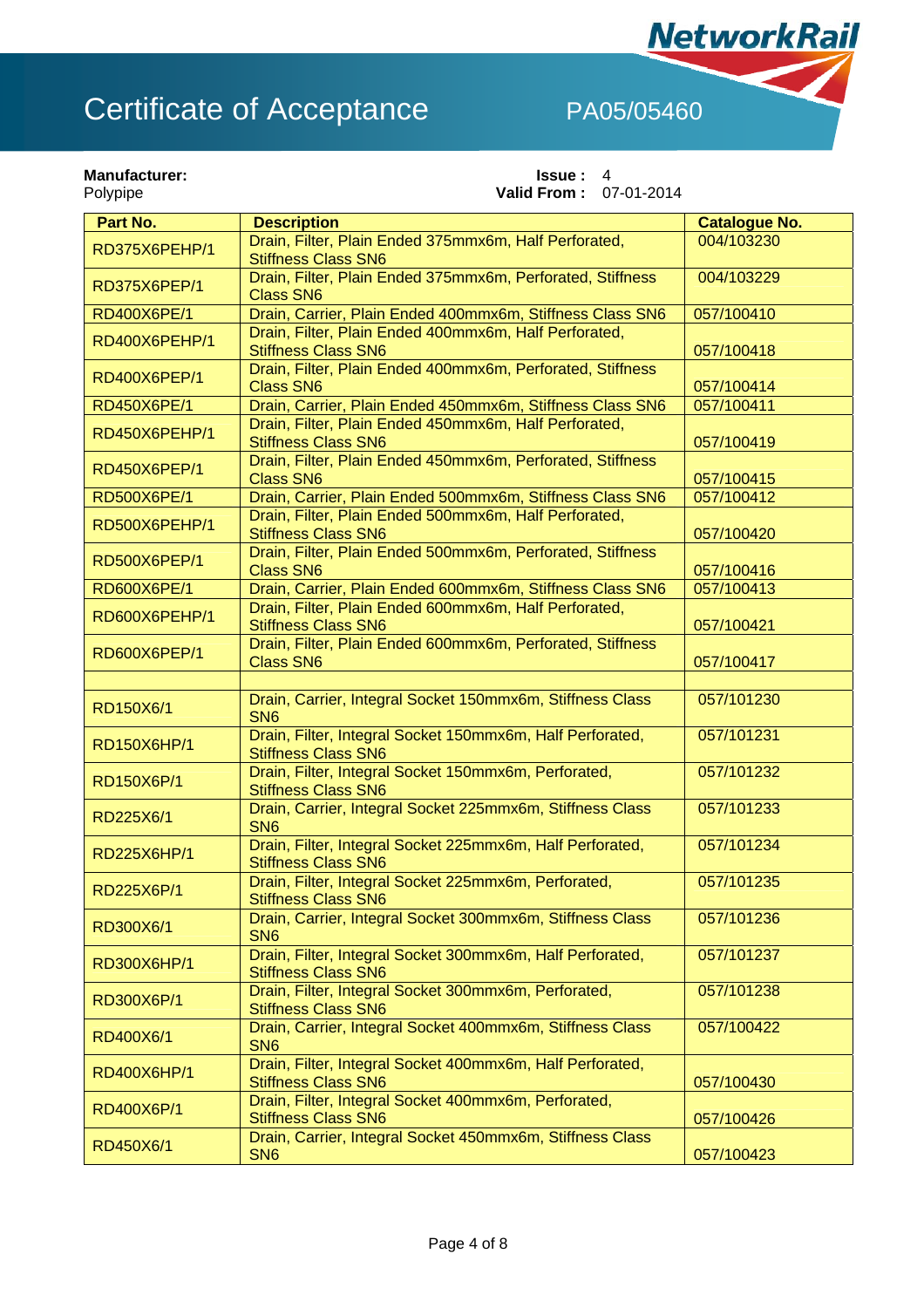**NetworkRail** 

| <b>Manufacturer:</b> | Is sue: 4                     |  |
|----------------------|-------------------------------|--|
| Polypipe             | <b>Valid From: 07-01-2014</b> |  |

| Part No.          | <b>Description</b>                                                                 | <b>Catalogue No.</b> |
|-------------------|------------------------------------------------------------------------------------|----------------------|
|                   | Drain, Filter, Integral Socket 450mmx6m, Half Perforated,                          |                      |
| RD450X6HP/1       | <b>Stiffness Class SN6</b>                                                         | 057/100431           |
|                   | Drain, Filter, Integral Socket 450mmx6m, Perforated,                               |                      |
| RD450X6P/1        | <b>Stiffness Class SN6</b>                                                         | 057/100427           |
| RD500X6/1         | Drain, Carrier, Integral Socket 500mmx6m, Stiffness Class                          |                      |
|                   | SN <sub>6</sub>                                                                    | 057/100424           |
| RD500X6HP/1       | Drain, Filter, Integral Socket 500mmx6m, Half Perforated,                          |                      |
|                   | <b>Stiffness Class SN6</b>                                                         | 057/100432           |
| RD500X6P/1        | Drain, Filter, Integral Socket 500mmx6m, Perforated,                               |                      |
|                   | <b>Stiffness Class SN6</b>                                                         | 057/100428           |
| RD600X6/1         | Drain, Carrier, Integral Socket 600mmx6m, Stiffness Class                          |                      |
|                   | SN <sub>6</sub>                                                                    | 057/100425           |
| RD600X6HP/1       | Drain, Filter, Integral Socket 600mmx6m, Half Perforated,                          |                      |
| <b>RD600X6P/1</b> | <b>Stiffness Class SN6</b><br>Drain, Filter, Integral Socket 600mmx6m, Perforated, | 057/100433           |
|                   | <b>Stiffness Class SN6</b>                                                         | 057/100429           |
|                   |                                                                                    |                      |
| <b>SRD100</b>     | 100mm Ridgidrain Seal                                                              | 004/103272           |
| <b>SRD150</b>     | 150mm Ridgidrain Seal                                                              | 004/103273           |
| <b>SRD225</b>     | 225mm Ridgidrain Seal                                                              | 004/103274           |
| <b>SRD300</b>     | 300mm Ridgidrain Seal                                                              | 004/103275           |
| <b>SRD375</b>     | 375mm Ridgidrain Seal                                                              | 004/103276           |
| <b>SRD400/1</b>   | 400mm Ridgidrain Seal                                                              | 057/100434           |
| <b>SRD450/1</b>   | 450mm Ridgidrain Seal<br>057/100435                                                |                      |
| <b>SRD500/1</b>   | 500mm Ridgidrain Seal                                                              | 057/100436           |
| <b>SRD600/1</b>   | 600mm Ridgidrain Seal                                                              | 057/100437           |
|                   |                                                                                    |                      |
| <b>CRD400DS/1</b> | 400mm Double Socket Coupler                                                        | 057/100438           |
| <b>CRD450DS/1</b> | 450mm Double Socket Coupler                                                        | 057/100439           |
| <b>CRD500DS/1</b> | 500mm Double Socket Coupler<br>057/100440                                          |                      |
| <b>CRD600DS/1</b> | 600mm Double Socket Coupler                                                        | 057/100441           |
|                   |                                                                                    |                      |
| <b>CRD100</b>     | 100mm Single Socket Coupler                                                        | 004/103261           |
| <b>CRD150</b>     | 150mm Single Socket Coupler                                                        | 004/103262           |
| <b>CRD225</b>     | 225mm Single Socket Coupler                                                        | 004/103263           |
| <b>CRD300</b>     | 300mm Single Socket Coupler                                                        | 004/103264           |
| <b>CRD375</b>     | 375mm Single Socket Coupler                                                        | 004/103265           |
| <b>CRD400/1</b>   | 400mm Single Socket Coupler                                                        | 057/100442           |
| <b>CRD450/1</b>   | 450mm Single Socket Coupler                                                        | 057/100443           |
| <b>CRD500/1</b>   | 500mm Single Socket Coupler                                                        | 057/100444           |
| <b>CRD600/1</b>   | 600mm Single Socket Coupler<br>057/100445                                          |                      |

## **Assessed Documentation**

| <b>Reference</b>                      | Title                             | Doc.<br>Rev. | <b>Date and Applies</b><br>to Cert. issue No. |  |
|---------------------------------------|-----------------------------------|--------------|-----------------------------------------------|--|
| RT/CE/C/008/185C,<br><b>Issue: 1B</b> | Sections 185 - 186 Track Drainage |              | September<br>2012                             |  |
| NR/L2/TRK/2102                        | Design and Construction of Track  |              | September<br>2012                             |  |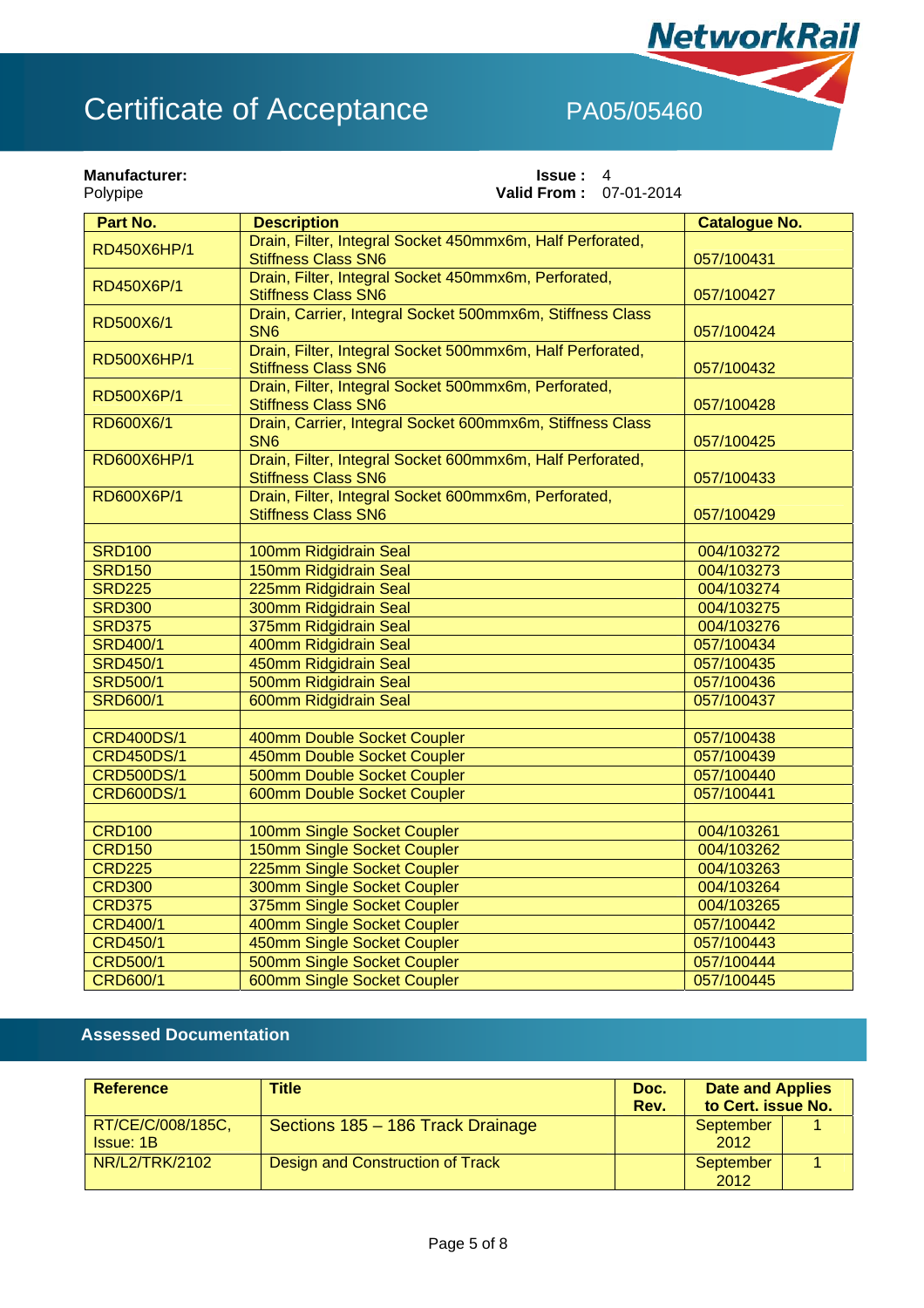**NetworkRail** 

**Manufacturer:** Issue : 4 Polypipe **Valid From :** 07-01-2014

# **Certificate History**

| <b>Issue</b> | <b>Date</b> | <b>Issue History</b>                                                 |
|--------------|-------------|----------------------------------------------------------------------|
|              | 19/09/2012  | First accepted for use                                               |
|              | 06/01/2014  | Incorporation of extended product range                              |
|              | 13/01/2014  | Certificate amended to capture missing catalogue number - 057/101236 |
| 4            | 13/01/2014  | Certificate scope extended to include under track and 6ft.           |

# **Contact Details**

## **Manufacturer Sponsor**

Polypipe Water Management Solutions Charnwood Business Park North Road Loughborough LE11 1LE

Kevin McDonnell [Kevin.mcdonnnell@polypipe.com](mailto:Kevin.mcdonnnell@polypipe.com)

Peter Musgrave Network Rail

[Peter.musgrave@networkrail.co.uk](mailto:Peter.musgrave@networkrail.co.uk)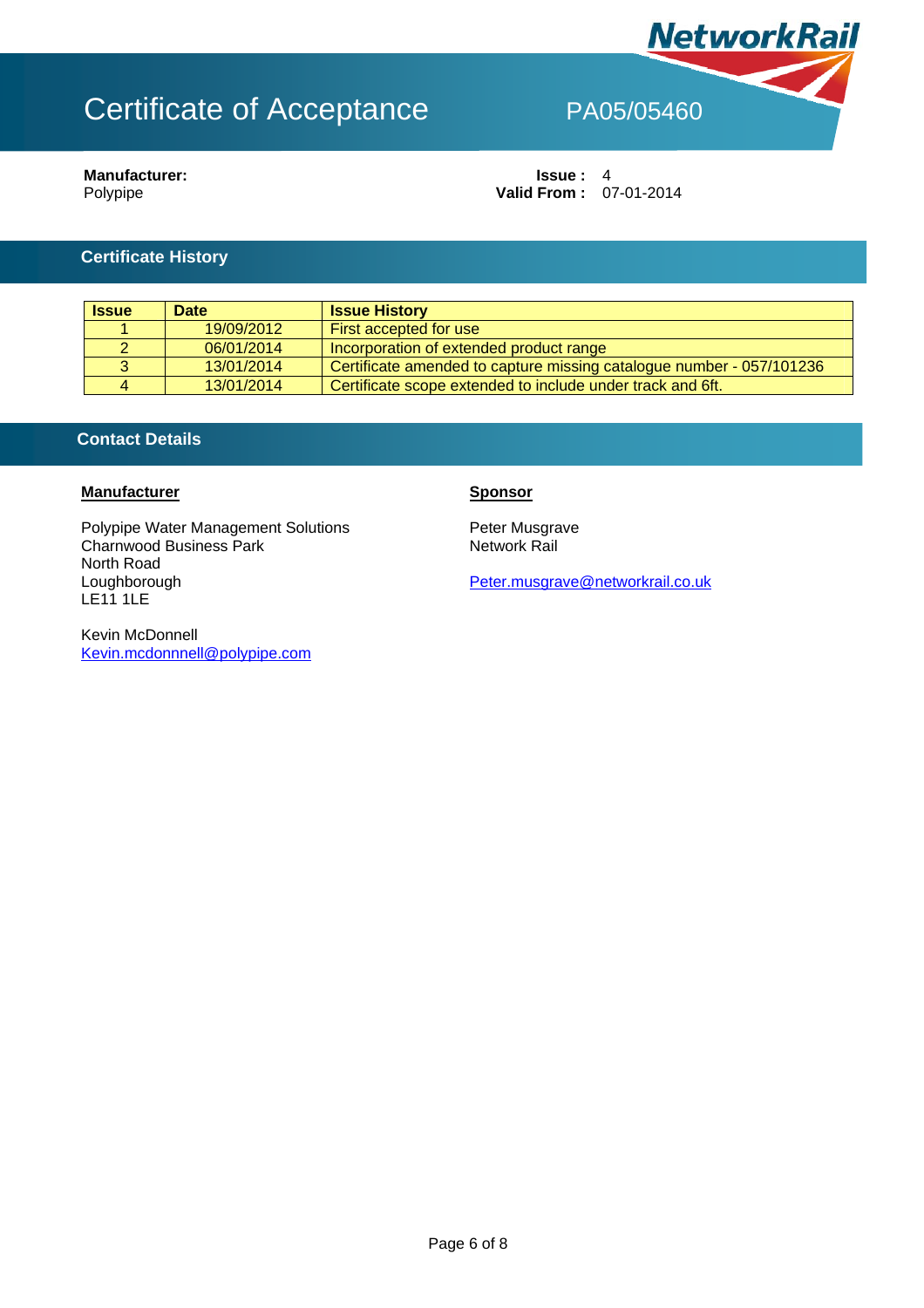**NetworkRail** 

## **Manufacturer:** Issue : 4 Polypipe **Valid From :** 07-01-2014

# **General Terms & Conditions**

### **1) General**

1) This certificate can only be amended by Network Rail Technology Introduction Group. Any alterations made by a different person will invalidate the entire certificate.

2) Failure to abide by the requirements in this Certificate of Acceptance may invalidate the certificate, thereby restricting the right to operate the product and / or limiting the future supply and deployment of the product on the infrastructure.

3) Upon the review date this certificate and the product it relates to is invalid and not accepted for use. Manufacturers are to make an application for a review prior to the review date.

### **2) Manufacturer**

The Manufacturer shall:

1) Ensure that all products supplied comply with the standards defined in the Acceptance Requirements or otherwise documented as part of the assessment, including meeting the reliability requirements included in the Acceptance Requirements and in any deed of warranty for the relevant certificate number.

2) Notify Network Rail Technology Introduction Group:

a. Within 48 hours, of any deficiencies affecting the quality, functionality or safety integrity of the product

(including corrective action undertaken or proposed).

b. Of any intended change to the accepted product; changes include:

i. a change to the product configuration (to the actual product or its application);

ii. a variation to or addition of manufacturing locations or processes;

iii. a change in the name or ownership of the manufacturing company;

iv. any changes to the ability or intention to support with technical services, spares or repairs.

3) The Manufacturer shall provide Network Rail Technology Introduction Group at least 12 (twelve) months notice of its intention to discontinue supply or to provide such notice as is reasonable if such discontinuance is outside its control and will offer the opportunity of a Last Time Buy to Network Rail together with date for last order placement and supply of the parts affected. The introduction of proposed alternative products shall be communicated to the Network Rail Technology Introduction Group.

4) Provide further copies of operating and maintenance manuals to purchasers / users of the product as necessary (including certificates of conformance, calibration etc).

5) Provide further copies of training manuals and an appropriate level of training to purchasers or users of the product as necessary. 6) Where applicable, specialist technical support, repairs and servicing of the product shall be carried out by the Original Equipment Manufacturer (OEM) or authorised agent only.

7) Network Rail may request information from the manufacturer to prove product compliance with clauses 1 and 2 above and reserve the right to suspend and/or withdraw any application where information is not forthcoming within a reasonable timeframe.

8) In accordance with Network Rail's Quality Assurance Policy Statement 2011, where the specification and/or Product Acceptance Certificates specify quality assurance classifications (QA1 to QA5) for the products, the manufacturer shall comply with the specified level of quality assurance for each product and allow Network Rail access to carry out its quality assurance checks.

9) The manufacturer shall give Network Rail's representatives access at all reasonable times to its premises and allow them to inspect its quality systems and production methods and, if requested, to inspect, examine and test the products both during and after their manufacture and the materials being used in their manufacture.

### **3) Conditions of Use**

Specifiers, installers, operators, maintainers, etc. using the product shall:

1) Comply with the certificate conditions. If a condition is not understood guidance must be sought from Network Rail

Technology Introduction Group.

2) Check that the application of use complies with the relevant certificate's scope of acceptance.

3) Report any defect if it is a design or manufacturing fault likely to affect performance and/or the safe operation of the railway in writing to Network Rail Technology Introduction Group.

4) Inform Network Rail Technology Introduction Group in writing of a change to the product configuration (or to the actual product or its application).

5) Operate, maintain and service the product in accordance with Network Rail standards and Operation and Maintenance manuals as appropriate.

6) Be appropriately trained and authorised for the installation, maintenance and use of the product.

7) Only send products for repair or reconditioning to the Original Equipment Manufacturer (OEM) or authorised agent.

8) Users are to be aware that Product Acceptance is not a substitute for design approval.